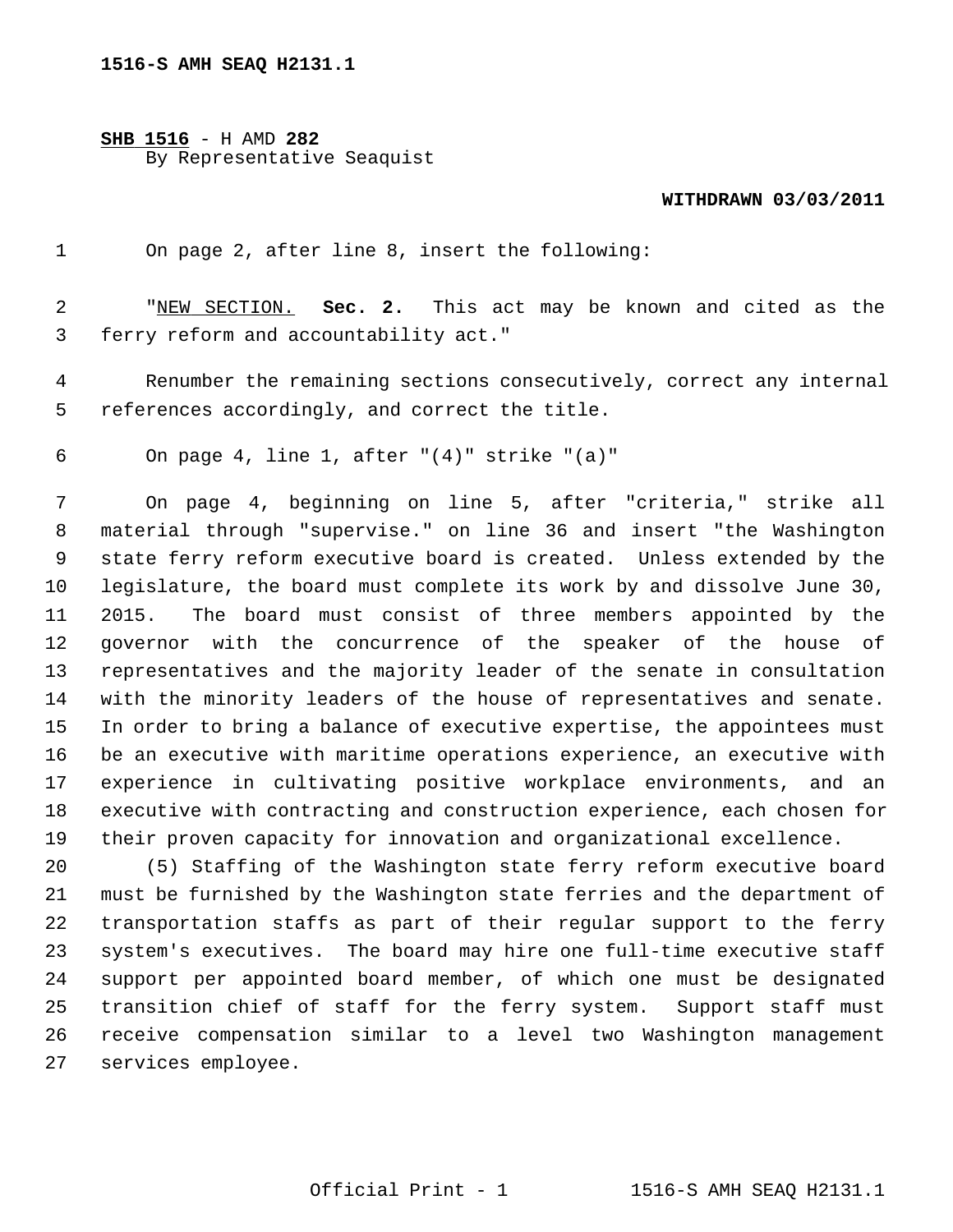1 (6) Appointed board members must be compensated on a per diem basis 2 at the same rate of pay as the assistant secretary of Washington state 3 ferries.

 4 (7) The Washington state ferry reform executive board shall direct 5 and oversee the transition of Washington ferry service to the cost- 6 effective performance of the mission prescribed in section 4 of this 7 act. To that end, the board shall work toward the following key 8 operational reform goals:

 9 (a) Maximize administrative efficiency so that the fleet operates 10 with minimum nonafloat staff and administrative costs;

11 (b) Reform the personnel climate and labor-management relationships 12 to assure quality service by a healthy career force;

13 (c) Improve fleet maintenance effectiveness to assure reliable, 14 cost-effective service from the aging ferry fleet; and

15 (d) Create a new ferry system management architecture to be fully 16 functional by June 1, 2015, which incorporates a fully transparent 17 budget and other management information and participation by ferry 18 communities and ferry crews in cost control, system efficiency, fare 19 setting (per transportation commission processes), and service schedule 20 development.

21 (8) The Washington state ferry reform executive board shall propose 22 to the legislature by December 1, 2014:

23 (a) A revised, long-range plan for cost-effective ferry service, 24 fleet and terminal maintenance, fleet and terminal modernization, and 25 ferry system staffing;

26 (b) A plan for ferry system organization and governance reform; and 27 (c) A revised strategy for the acquisition of new ferries 28 consistent with the mission prescribed in section 4 of this act.

29 (9) The Washington state ferry reform executive board shall 30 periodically consult with ferry communities and ferry system employees 31 in public meetings.

32 (10) The Washington state ferry reform executive board shall 33 provide quarterly updates on its activities to the Washington state 34 transportation commission, the legislative standing committees on 35 transportation, and the general public.

36 NEW SECTION. **Sec. 4.** A new section is added to chapter 47.60 RCW 37 to read as follows: